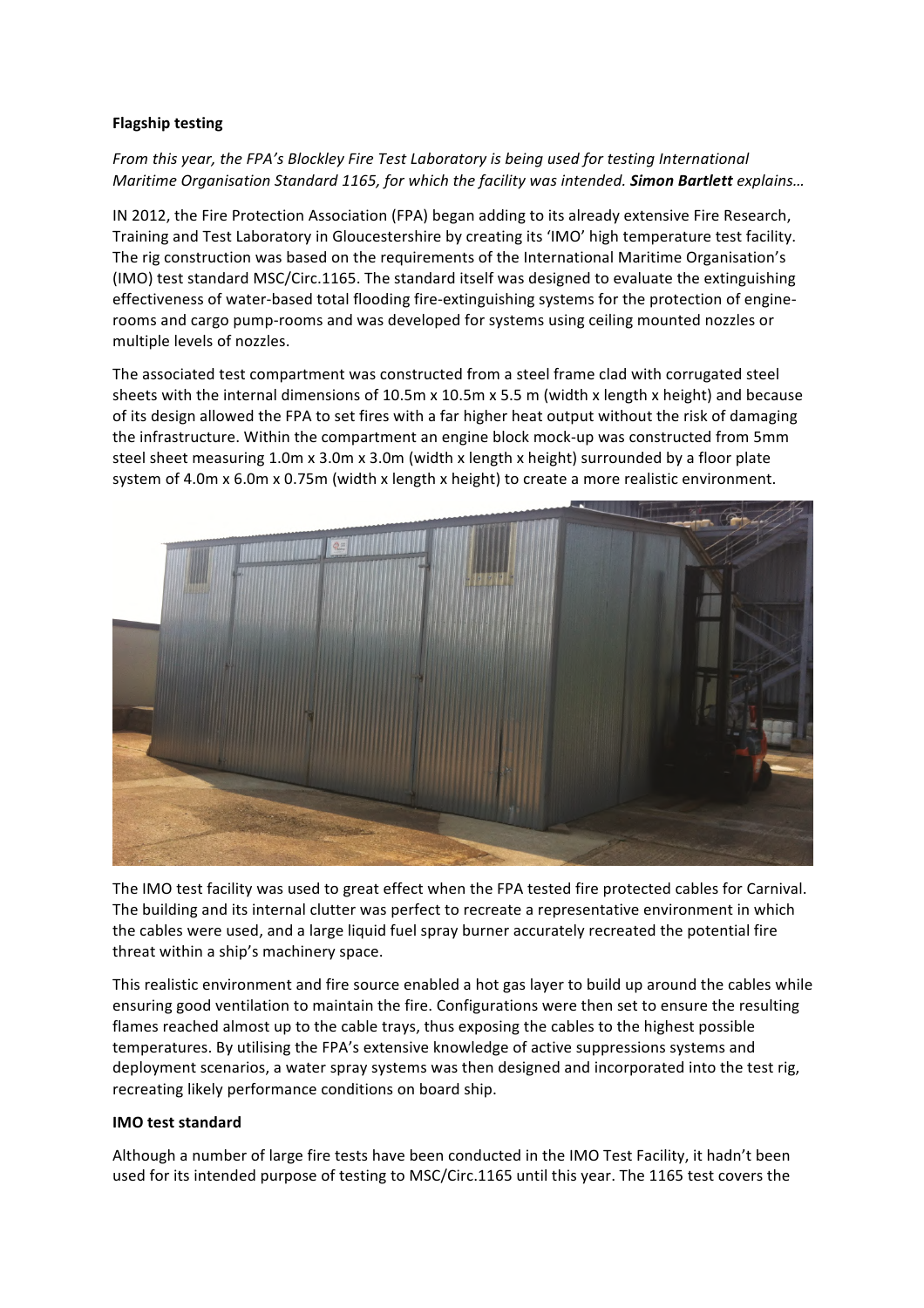minimum fire-extinguishing requirement and prevention against re-ignition for fires in enginerooms. By successful completion of the fire tests, the system should show it has the capability of extinguishing a variety of fires that can occur in a ship's engine-room. The FPA was asked by a client to test a high-pressure watermist fire extinguishing system in a realistic environment, using the fires as specified the IMO standard. These are a combination of high and low pressure spray fires, with a series of pool fires of varying sizes.

To generate the low-pressure spray fire, fuel was pumped into the test rig via fixed pipework and discharged through an atomising spray nozzle. The spray from the nozzle was ignited from a pilot fire located directly in front of the nozzle. Rather than using the standard diesel fuel, the customer asked for the actual fuel used on board their vessel, creating a deviation from the standard, but making the test more representative. The fuel was sprayed at a flow rate of 0.16 kg/s and was achieved with a pump built by the FPA operated at a target pressure of 10.7 bar.

During the test programme, the pressure of the fuel spray system was set and monitored via a logged pressure transducer installed in the fuel line near the spray nozzle. The high-pressure spray was operated and lit in a manner analogous to the low-pressure spray. However, the FPA accommodated the client's high pressure requirement of 0.05 kg/s at 207 bar, which was described by the FPA laboratory staff as similar to a jet engine. Both the low and high pressure spray fires were operated for 15 seconds prior to operation of the watermist system.

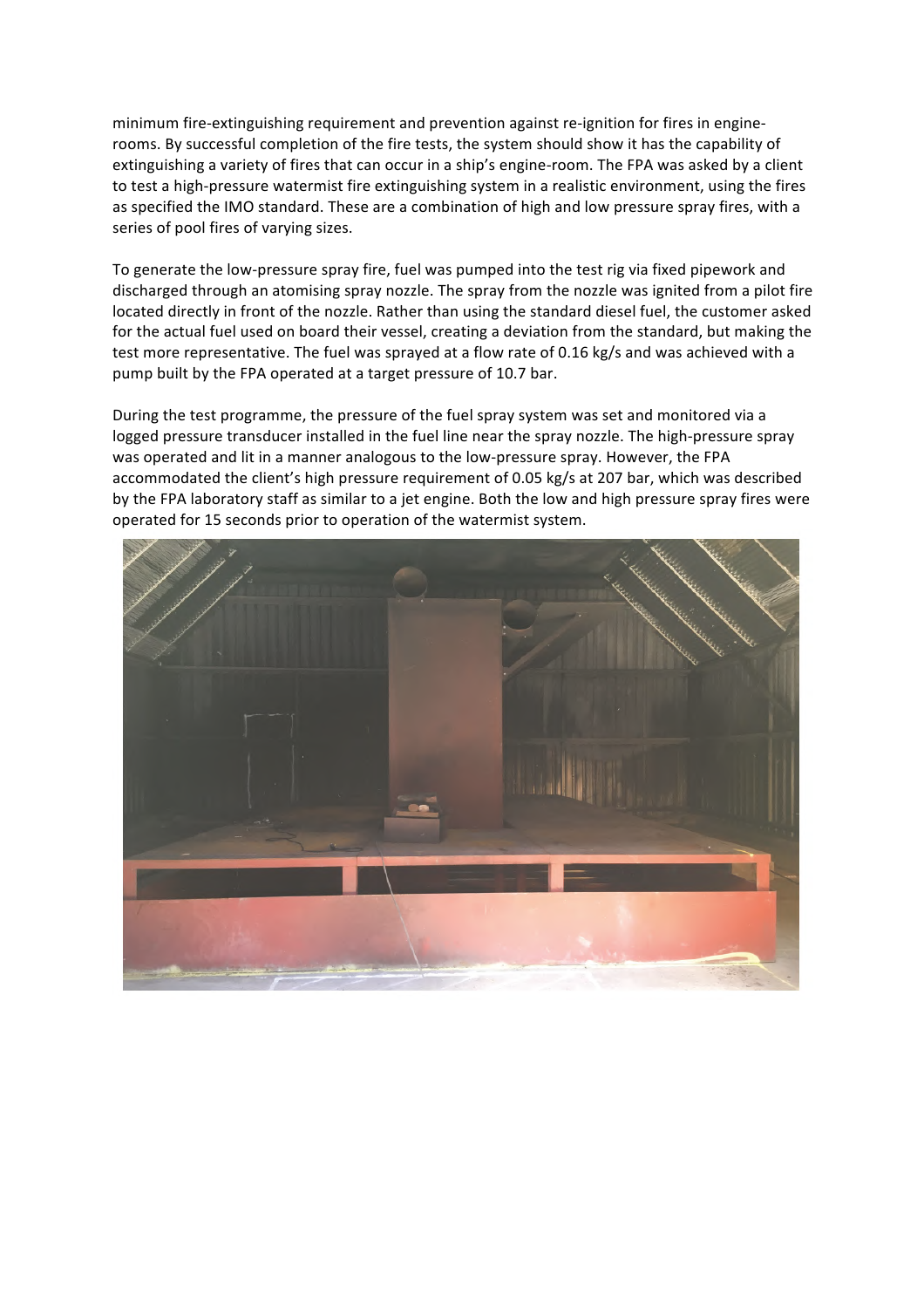

Pool fires were conducted using a representative lube oil. Fuel trays were filled to a depth of 50mm with oil prior to each applicable test. To light the oil, heptane was poured over the surface of the oil, which was then ignited with a lit taper. All pool fires were initially allowed to burn for a minimum of two minutes before activation of the watermist system, as per the 1165 standard. However, an additional 45 seconds was later added to the pre-burn time for pool fires, as initial tests found the lube oil fire slow to develop across the surface of the tray. This ensured the fire was fully developed by the end of the pre-burn period.

In addition to the pool fires, a flowing fuel fire was designed to demonstrate the suppression system's capability of managing fire in a situation where isolation of the fuel delivery system had failed. For the test method specified by MSC/Circ. 1165, heptane is continuously pumped to a 1m x 3m tray on top of the engine block, and allowed to run down the side and into a  $2m \times 2m$  bilge tray by way of a notch in the wall of the top tray. Ignition takes place at a point half way down the engine block, and the resultant fire spread occurs both upwards to the top tray and downwards to the bilge. Again, heptane was not representative of the fuels used by this client, so the above test was not relevant in this form and therefore the FPA redesigned the test to ensure it worked with the recommended fuel, while ensuring the test remained as close to the original as possible.

## **One step further**

As mentioned, before the 1165 tests are the minimum requirement for a water based extinguishing system on board a maritime vessel. As part of this recent work, the FPA were asked to enhance the IMO Circ. 1165 test to provide an environment that was much closer to the client's machinery space environment. This involved dramatically reducing the volume of free space within the compartment and fill it with 'clutter' that was representative of the systems seen on board their vessel.

The FPA identified any features in their engine room that would have had a direct influence on the fire and the ability of the watermist system to suppress the fires and subsequently recreated them within the IMO Test facility. These included: